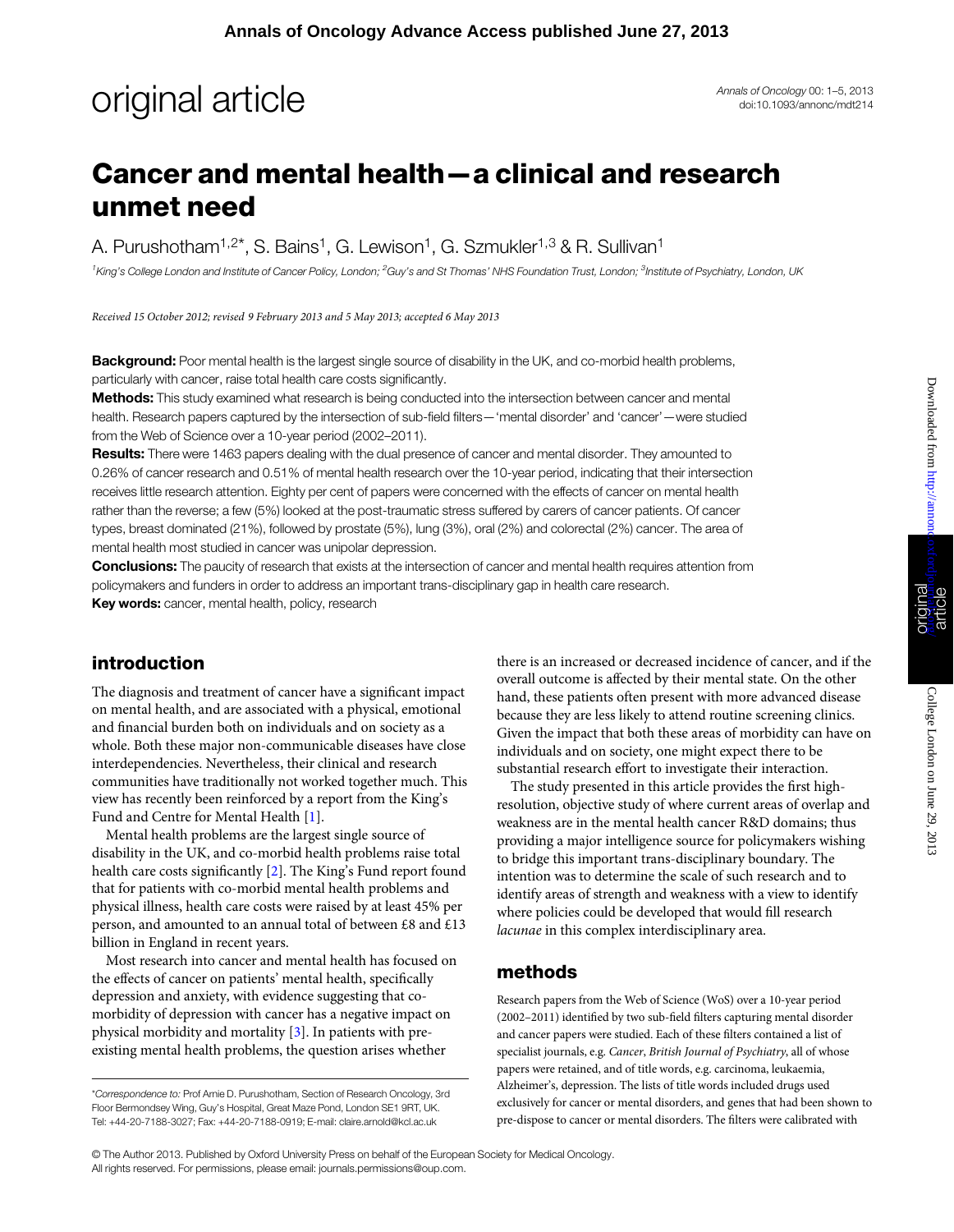### original article Annals of Oncology

reference to the outputs of eponymous departments in order to determine their precision (specificity) and recall (sensitivity); these were all above 0.9.

On a preliminary inspection, it was clear that many of the 5284 papers in the intersection of the two filters were not relevant. For example, some had 'suicide gene' or 'neurological malignant syndrome' in their titles, or were concerned with small laboratory animals (mice and rats), or were too molecular. We wished to limit the set of papers to those where cancer patients suffered also from mental disorders, or where people with mental disorders were more likely to be diagnosed with cancer, or to have difficulties with treatment or a worse prognosis as a result. Although many papers were concerned with alcohol and its carcinogenic effects, these were discarded unless its addictive properties were highlighted. The titles of the papers were checked individually (by SB) and almost three quarters of them were set aside as not relevant to our study.

The papers were further analysed and each paper marked as follows:

- By the fractional count (e.g. a paper with one address in France and two in the UK would be counted as 0.33 and 0.67, respectively for the two countries on a fractional count basis, but as one each on an integer count basis.) of each country represented in the address field;
- By whether the paper concerned 1 of 16 tumour sites (e.g. breast, lung, prostate, etc.), based on a series of sub-filters developed (by RS); these consisted of journal name strings and title words. Some papers covered more than one site; others did not specify a site;
- By whether the paper concerned 1 of 11 research types (e.g. chemotherapy, surgery, palliative care, etc.), again based on sub-filters developed by RS, and with possible overlaps;
- By whether the paper concerned 1 of 17 mental disorders (e.g. Alzheimer's disease, depression, schizophrenia), similarly defined by sub-filters developed by GS;
- By whether the paper was about the effects of cancer on patients' mental health (coded O > M) or about patients' mental health having an effect on the diagnosis, treatment or prognosis of cancer (coded  $M > O$ ), based on individual inspection by SB.

For papers published in the last 3 years, 2009–2011, funding data were available from the WoS (fields FU and FX). The funders were classified by country and sector and given codes from a thesaurus [[4\]](#page-4-0) and since extended.

#### results

During the 10 years of the study period, there were 1463 papers dealing with the dual presence of cancer and mental health problems according to the criteria described above. They amounted to 0.26% of all cancer research over the 10-year period and 0.51% of all mental health research, demonstrating that the intersection between mental disorders and cancer research receives relatively very little attention despite mounting evidence of high costs and increased mortality.

However, the subject is increasing in output faster than either of the two component sub-fields, see Figure [1.](#page-2-0) Of the world total, the USA published the most, with just over 40% on an integer-count basis. The UK was second, with just over 9%, followed by Germany and Canada, see [supplementary Table S1,](http://annonc.oxfordjournals.org/lookup/suppl/doi:10.1093/annonc/mdt214/-/DC1) available at [Annals of Oncology](http://annonc.oxfordjournals.org/lookup/suppl/doi:10.1093/annonc/mdt214/-/DC1) online. Some countries, notably four in Scandinavia, Australia and the UK, carried out substantially better in terms of their percentage presence in the composite subject area compared with their presence in cancer research overall. However, the four east Asian countries and four large continental European ones (Germany, France, Italy and Spain) all carried out worse in the composite than in cancer research, see Figure [2.](#page-2-0) However, this may have been owing to the absence of the clinical journals from these countries from coverage in the WoS.

Most papers (80%) were concerned with the effects of cancer on mental health rather than the reverse; a few (5%) looked at the post-traumatic stress suffered by cancer patients' carers, especially by parents of young children. The cancer site of principal interest was the breast (21% of papers) followed by the prostate (5%), lung (3%), mouth and colon and rectum (2%) ([supplementary Table 2, available at](http://annonc.oxfordjournals.org/lookup/suppl/doi:10.1093/annonc/mdt214/-/DC1) Annals of Oncology online). This emphasis on breast cancer was not simply a reflection of the importance given to research on this tumour site in the United States and other western European countries [[5](#page-4-0)], since the pattern was similar in four East Asian countries (Japan, Taiwan, South Korea and China), even though the incidence of breast cancer there is relatively less.

The mental disorder that was most studied was unipolar depression (43%); far behind were post-traumatic stress disorder (PTSD) (5%), dementia (3.6%), suicide/self-harm (3.5%) and schizophrenia (2.6%) [\(supplementary Table 3,](http://annonc.oxfordjournals.org/lookup/suppl/doi:10.1093/annonc/mdt214/-/DC1) available at [Annals of Oncology](http://annonc.oxfordjournals.org/lookup/suppl/doi:10.1093/annonc/mdt214/-/DC1) online). [Supplementary Table 4,](http://annonc.oxfordjournals.org/lookup/suppl/doi:10.1093/annonc/mdt214/-/DC1) available at [Annals of Oncology](http://annonc.oxfordjournals.org/lookup/suppl/doi:10.1093/annonc/mdt214/-/DC1) online shows the research type, which may be taken as the causative element studied in how cancer causes poor mental health, or perhaps vice versa. The research types of primary concern to clinicians and scientists were palliative care and quality of life (QoL), each accounting for more than half the total, and in combination for nearly 45%. One of them (epidemiology) was more concerned with the effects of mental ill-health on cancer, but overall, the vast majority of papers (1206 of 1463, 82%) were concerned with poor mental health resulting from cancer.

During the period 2009–2011, there were only 58 UK papers, and funding was dominated by the leading cancer charity, Cancer Research, UK, with 19 acknowledgements to this source, of which two were implicit from the addresses (the Beatson Research Institute in Glasgow), and all but two were concerned with the mental disorders arising from cancer, rather than vice versa. No other funder had more than nine papers (the National Institute of Health Research, the research wing of the UK National Health Service), and the Medical Research Council supported only two papers.

### discussion

The interdisciplinary nexus between cancer and mental health forms a very small percentage of all research carried out in these two major areas of non-communicable disease, although this appears to be slowly increasing. The UK's research output in this area of importance is low compared with the USA. The preponderance of research carried out is on the impact of cancer on mental health rather than the reverse, with the focus being on the effects of cancer on, especially, depression and anxiety. The predominant tumour types where patient mental health was studied were breast cancer followed by prostate, lung, oral and colorectal cancer. The area of mental health most investigated was unipolar depression in breast cancer patients with these patients experiencing poorer mental health predominantly while receiving palliative care.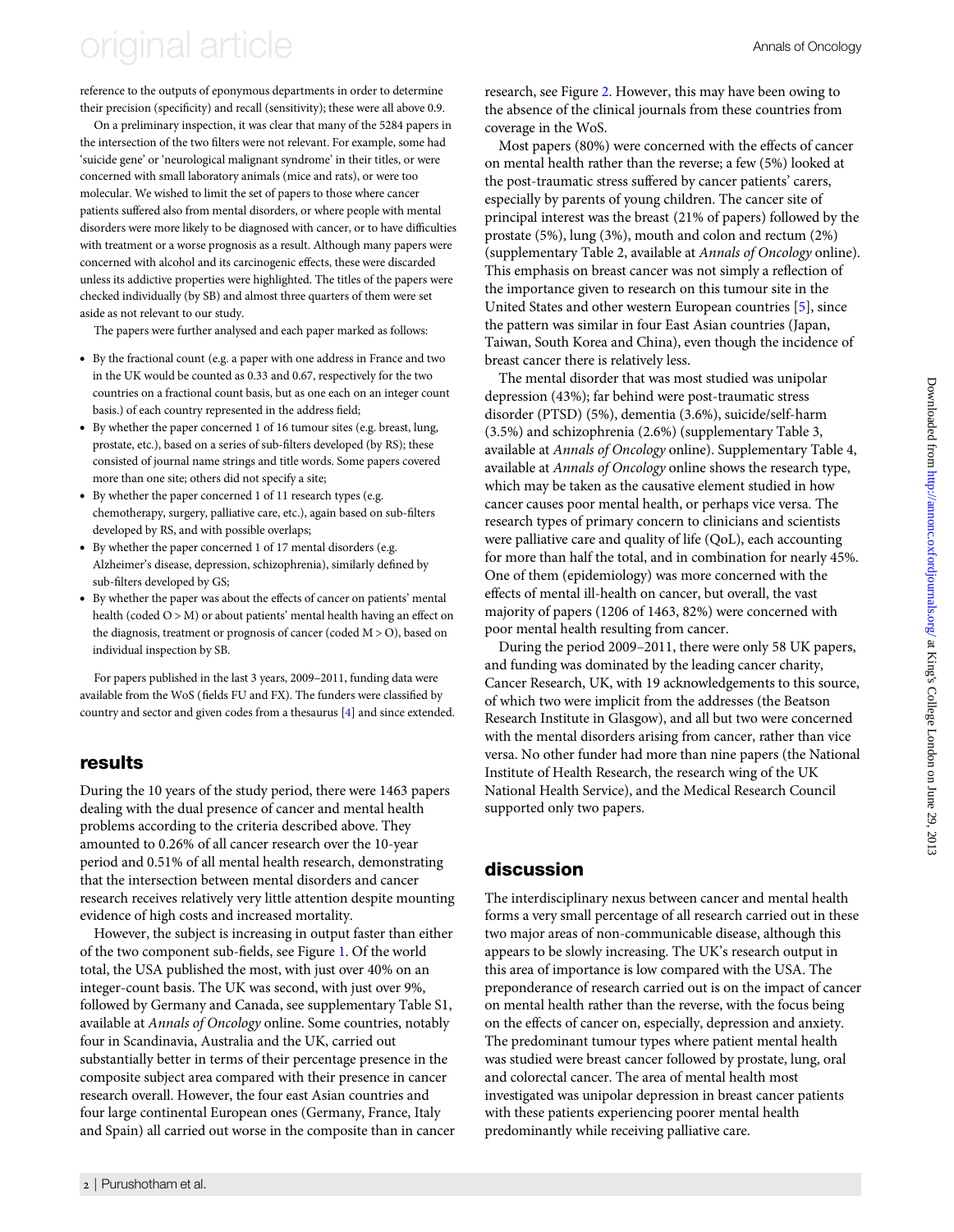# <span id="page-2-0"></span>Annals of Oncology **Annals of Oncology** original article



Figure 1. World outputs of papers in cancer research (ONCOL), mental disorders research (MENTH) and their intersection, filtered manually  $(M + O)$ ; 3-year running means.



Figure 2. Ratio between percentage presence of 20 countries in the combination of cancer research and mental disorders and in cancer research alone, 2002-2011, in the Web of Science. Country codes are in [supplementary Table 1, available at](http://annonc.oxfordjournals.org/lookup/suppl/doi:10.1093/annonc/mdt214/-/DC1) Annals of Oncology online. European countries: black bars; Middle East countries: wide diagonal stripes at 45°; East Asian countries: narrow diagonal stripes at 315°; others: grey bars.

The importance of addressing the overall paucity of research into cancer and mental health is highlighted by evidence suggesting that the co-morbidity of depression with cancer has a negative impact on morbidity and mortality, with depression being an independent predictor of poor survival in patients with advanced cancer [[3\]](#page-4-0). Depression also impacts on QoL, cancer treatment non-adherence, the duration of hospital stay and the costs of health care. The co-existence of cancer and depression is associated with a significantly increased risk of death, although the effect of depression differs by cancer site [\[6\]](#page-4-0).

This study has shown that the dominant area of research has been in breast cancer and depression. Breast cancer patients with depression have a significantly higher risk of mortality [\[7\]](#page-4-0). Independent variables in breast cancer patients such as social status and low social support were independent risk factors for depressive symptoms [\[8\]](#page-4-0). Socioeconomically deprived women with a history of somatic and psychiatric disease may represent a group that warrants special attention, who might benefit from screening for mental illness and appropriate interventions as required since psychological problems in cancer patients often go undiagnosed unless they are specifically sought.

Assessment and treatment of depression could improve the QoL for cancer patients suffering with unrecognised depression and reduce their risk of suicide. The strongest risk factors for

suicide in all cancers appear to be male sex  $[9-17]$  $[9-17]$  $[9-17]$  $[9-17]$  $[9-17]$  and older age, with incidence of suicide being reported to be from 2 to 11 times the rate in the general population [[10\]](#page-4-0).

A smaller number of papers on the interaction between gastrointestinal cancers (oesophageal, stomach and colorectal) and mental health was noted. Pre-existing psychiatric disorders in patients act as an independent risk factor for delayed diagnosis in abdominal cancers, and they are also associated with a decreased likelihood of receiving surgical therapy [[11\]](#page-4-0). If these patients do undergo surgery, they may have an increased risk of complications, including pneumonia and compromised nutrition post-operatively [\[12](#page-4-0)]. Integration of treatment by surgeons and psychiatrists might potentially reduce the incidence of morbidity in these patients. There is clearly a lack of research in some site-specific cancers where there is also obvious psychiatric morbidity, e.g. head and neck or oral cancers after surgical excision and reconstruction.

A significant number of papers looked at the effect of cancer diagnosis and treatment on patients and their families [\[13](#page-4-0)]. The psychological 'sequelae' for parents of children with cancer ranged from anxiety and depression to post-traumatic stress symptoms and PTSD [[14\]](#page-4-0), often lasting for long periods after treatment was completed [[15](#page-4-0)]. Many caregivers of advanced cancer patients meet criteria, or are being treated, for psychiatric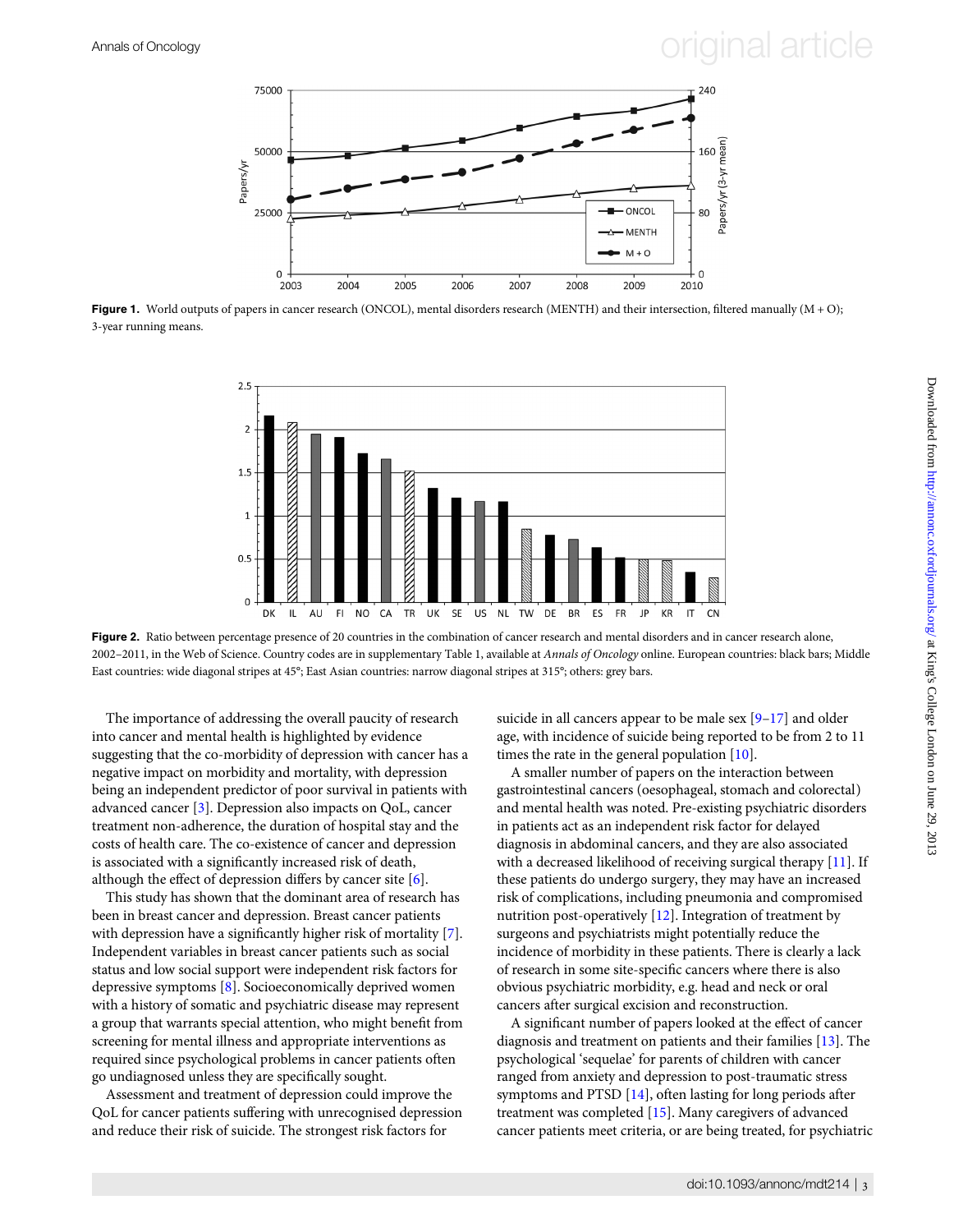### <span id="page-3-0"></span>original article Annals of Oncology

problems, and there are high levels of burden and distress in these people [\[16](#page-4-0)]. Researchers and clinicians need to be aware that cancer affects the whole family, and there is a need for the development of social policy and the mobilisation of resources to support the provision of care for cancer patients and their families.

Intriguingly, there appear to be protective genetic effects against cancer in some patient groups, for example those with schizophrenia [\[17\]](#page-4-0) or Alzheimer's disease [[18\]](#page-4-0). In patients with schizophrenia, some studies have suggested that they have a significantly lower cancer incidence, consistent with a protective effect, despite higher cancer risk exposure, e.g. from smoking [[17\]](#page-4-0). However, if these patients do go on to develop cancer, they subsequently have a higher mortality rate than patients without schizophrenia [\[19\]](#page-4-0). Although the incidence of both cancer and dementia increases with age, there is very little known about the effect of dementia on cancer and vice versa [\[20](#page-4-0)]. Furthermore, schizophrenia and dementia patients are both more likely to present with more advanced disease that is no longer amenable to first-line therapy.

Cancer survivors appear to have a lower risk of Alzheimer's disease than those without cancer, and patients with Alzheimer's disease have a lower risk of cancer. In patients who survive smoking-related cancers, the risk of Alzheimer's disease is the lowest, and this cannot simply be explained by survival bias. This pattern for cancer is similar to that seen in Parkinson's disease and suggests an inverse association between cancer and neuro-degeneration [\[18](#page-4-0)].

Several studies have addressed the effects that tricyclic antidepressants (TCAs) and selective serotonin reuptake inhibitors (SSRIs) may have on the incidence of cancer. Sternbach looked at 13 studies that predominantly examined TCAs and found a significant ( $n = 3$ ) or trend increase ( $n = 4$ ) in cancer incidence, with no increase observed in the remaining six studies [[21\]](#page-4-0). SSRI use has not been found to increase cancer risk [[22\]](#page-4-0), and some studies have even suggested a protective effect with decreased incidence of lung cancer [\[23](#page-4-0)] and colon cancer [[24,](#page-4-0) [25](#page-4-0)].

Finally, there appears to be an influence of depression on the uptake of invitations to be screened within population-based breast and cervical cancer screening programmes [\[26](#page-4-0)]. This may result in delayed presentation and poorer outcomes.

Many of the areas briefly sketched above require further investigation. The relationship between cancer and mental health merits close attention from policymakers and funding bodies. In high-income countries, cancer research funders in particular are in a significant position to lead joint initiatives with mental health funders to create joint action programs focusing on important mutual interests, such as survivorship and mental health. To date, no such programs have been created, and this study provides core intelligence to develop such programs.

The present study's strengths lie in its wide-ranging approach to examination of research on the relationship between cancer and mental health. It has not attempted to define and prioritise specific areas of research requiring immediate attention. Indeed, it has determined where a large amount of research is focussed (depression among women with breast cancer receiving palliative care who are concerned about their QoL), but this is

not necessarily where the clinical need is the greatest. The next step must surely be to investigate the clinical situation so as to identify other potential problem areas that are in need of more research. However, it does provide an overview of the research currently being done in many countries thereby helping to inform future strategic thinking.

The question of what can be done to address the overall paucity of interdisciplinary research also needs to be addressed? There are probably many reasons for the lack of research in this area. Researchers may find it difficult to think in interdisciplinary terms, and some research disciplines may have little formal contact between clinicians or researchers. Added to this, there may perhaps be a dearth of hypotheses or good ideas for testing. The existing situation where as a result, potential funders may be ignorant of the extent of the health problems and its their impact on clinical care. Furthermore, this area of research may fall between funding stools. Given that there are no large mental health charities, should this area of research be funded by cancer charities?—which appears to be the situation in the UK. Alternatively, is there an opportunity for dual funding by cancer and mental health charities or should this responsibility fall largely on government, essentially on the National Institute of Health Research? Finally, it is worth noting that as an indicator of the seriousness of physical health problems in people with serious mental illness, quite startling figures on the years of life lost by people with a psychosis are beginning to emerge, in some studies almost 20 years compared with the age-matched general population [\[27](#page-4-0)]. This is a very serious cost to the health as well as the moral welfare of our society.

The relative lack of research at the intersection of cancer and mental health requires attention from researchers, policymakers and funders in order to address a large unmet need in health care. This study provides key intelligence for the research communities and funders in cancer and mental health to create new partnership opportunities to bridge the disciplinary divide and accelerate the prevention and treatment of mental health problems in cancer patients.

### funding

AP has received financial support from the Department of Health via the NIHR comprehensive Biomedical Research Centre award to Guy's and St Thomas' NHS Foundation Trust in partnership with King's College London. RS thanks the Veronesi Foundation, Milan, Italy, for funding the King's Health Partners (KHP) Institute of Cancer Policy.

### disclosure

The authors have declared no conflicts of interest.

### references

- 1. Naylor C, Parsonage M, McDaid D et al. Long-term Conditions and Mental Health. The Cost of Co-morbidities. London: The King's Fund, Centre for Mental Health 2012.
- 2. Melek S, Norris D. Chronic Conditions and Co-morbid Psychological Disorders. Seattle: Millman Research Report, 2008.